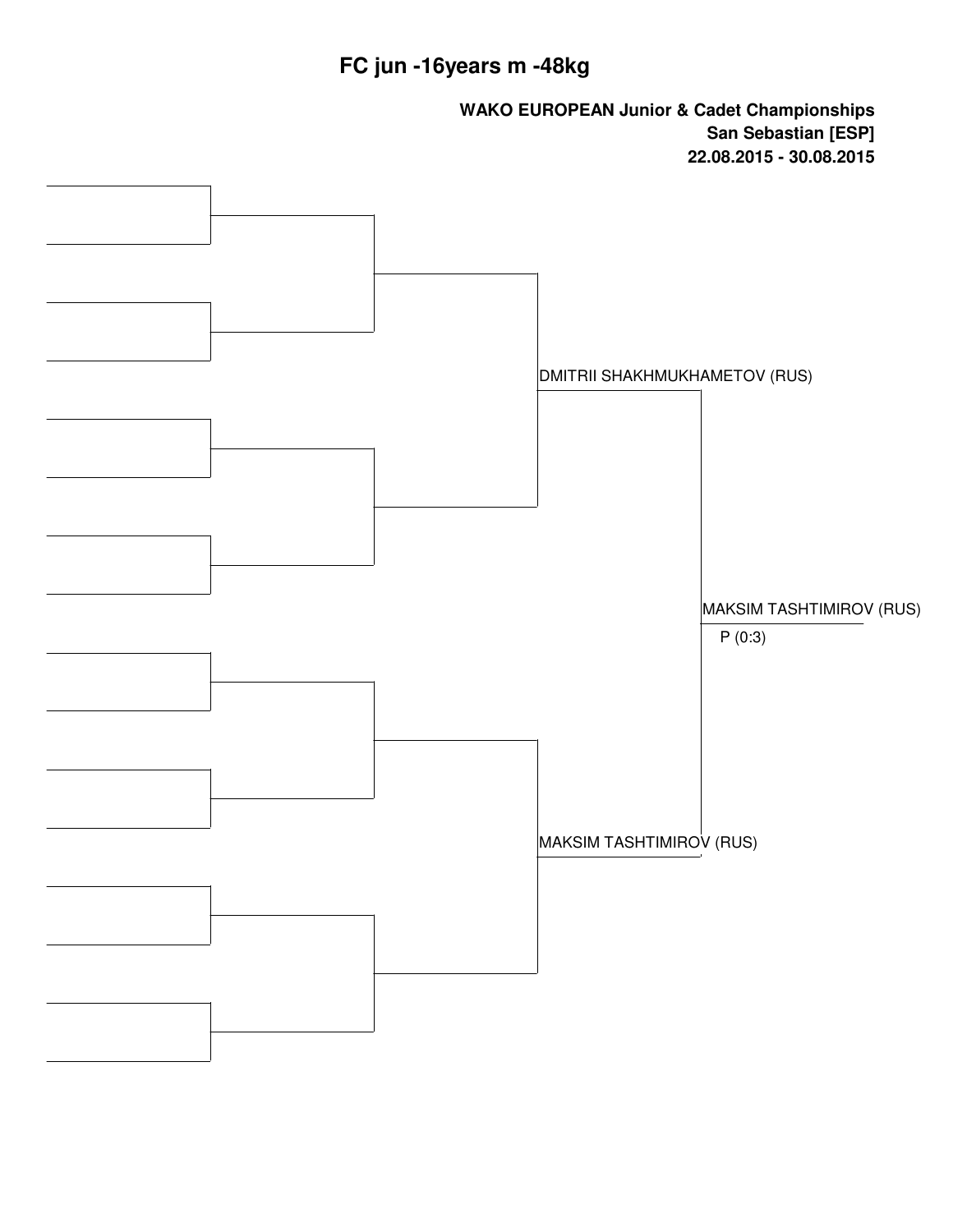#### **FC jun -16years m -51kg**

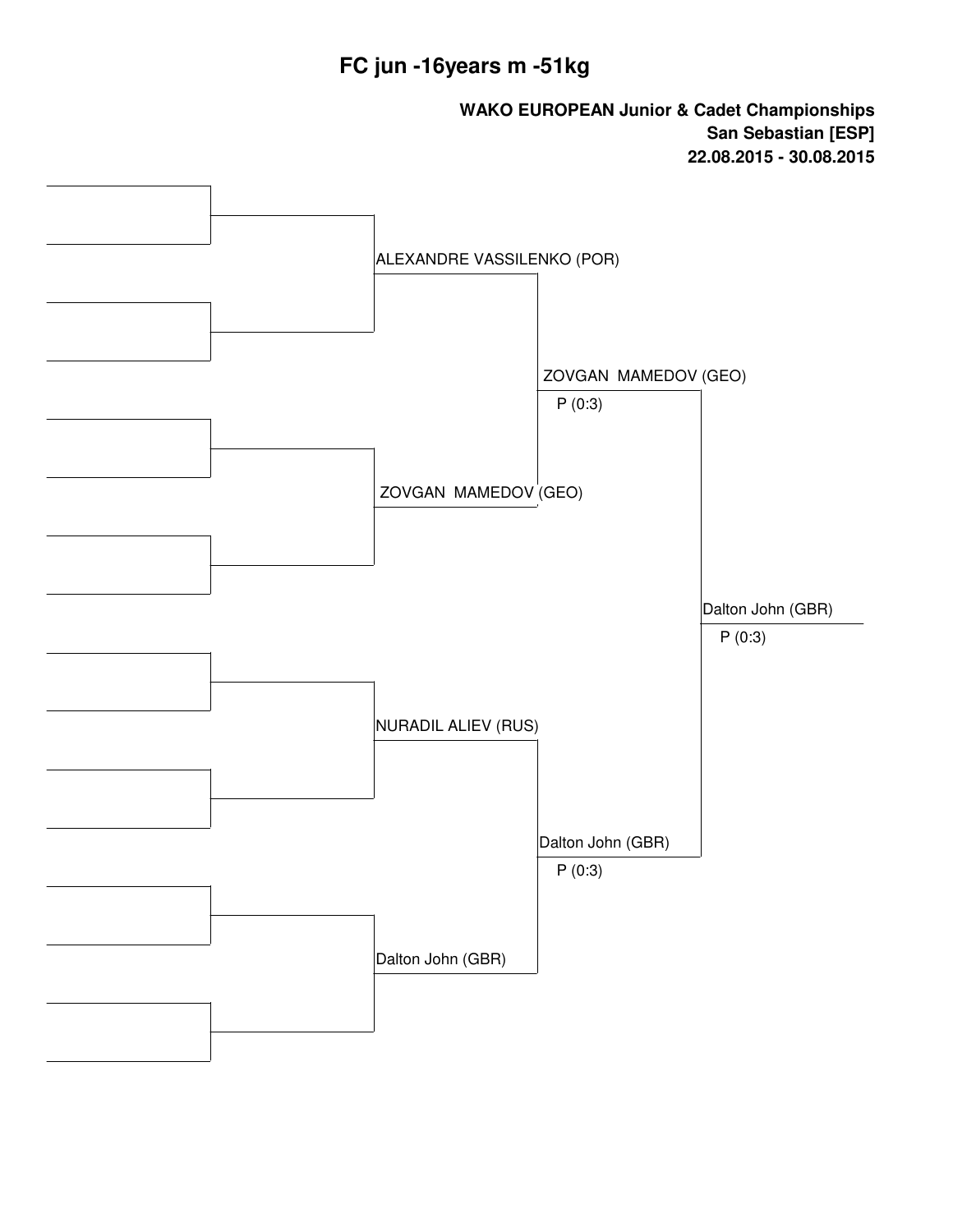# **FC jun -16years m -54kg**

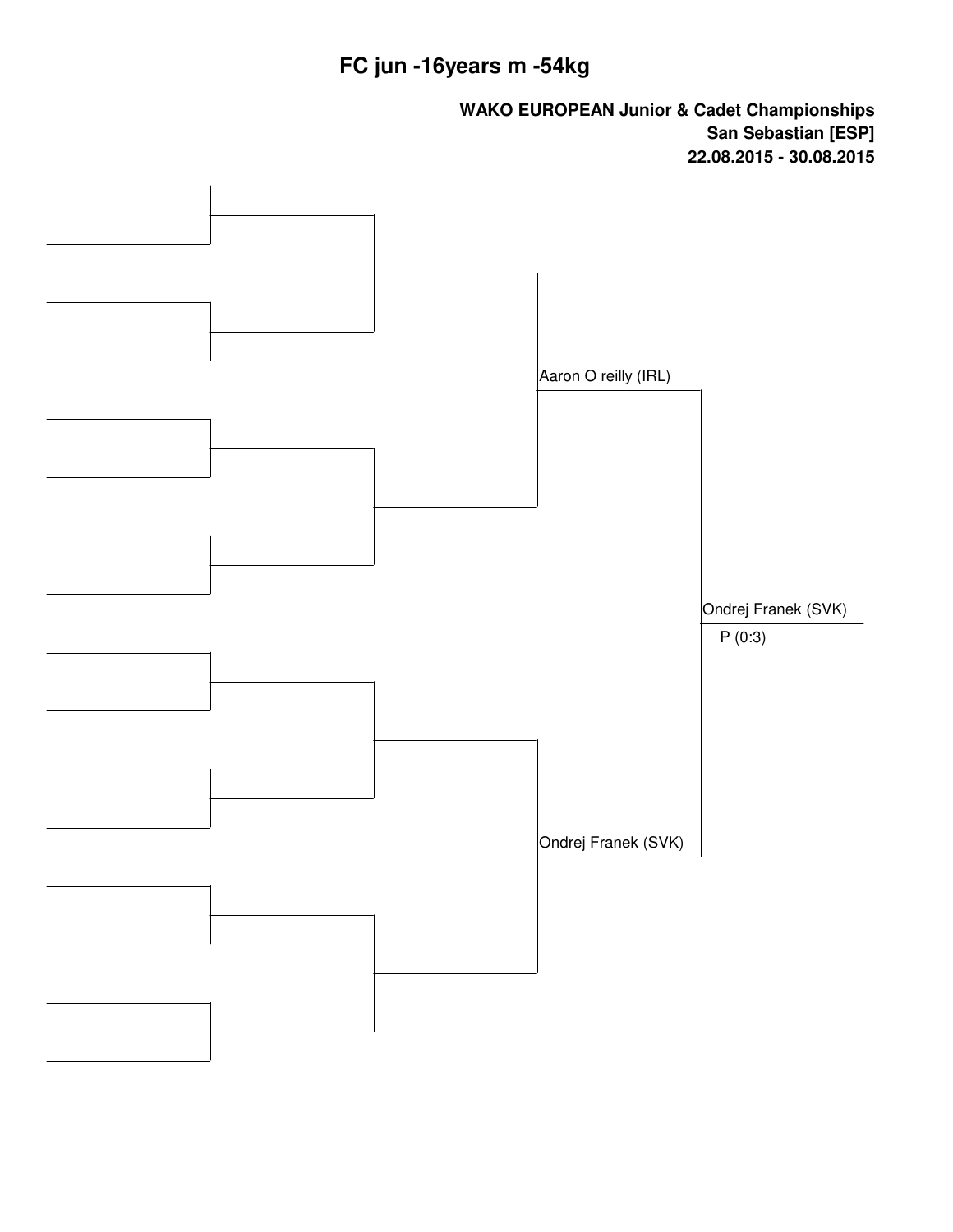#### **FC jun -16years m -57kg**

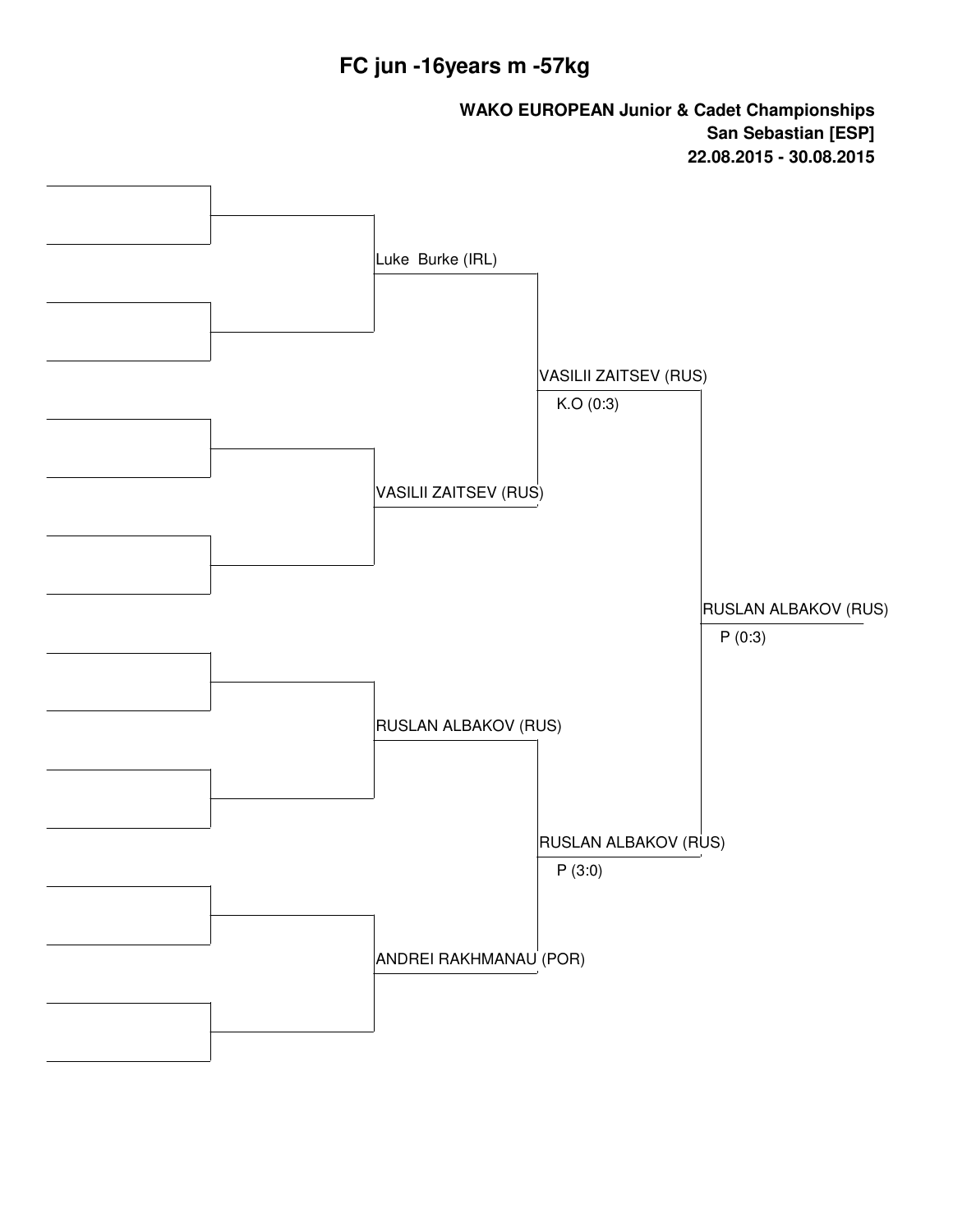#### **FC jun -16years m -60kg**

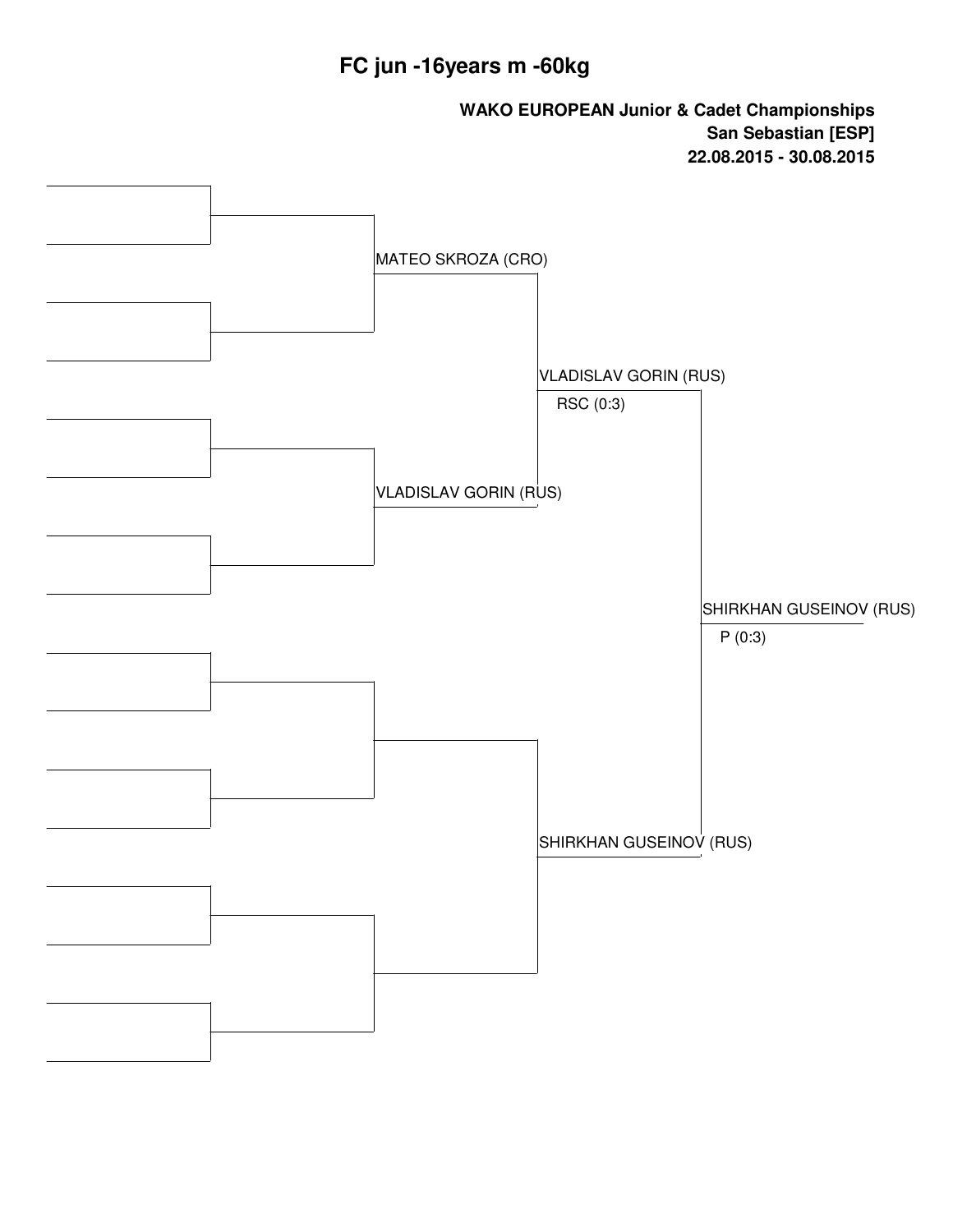#### **FC jun -16years m -63,5kg**

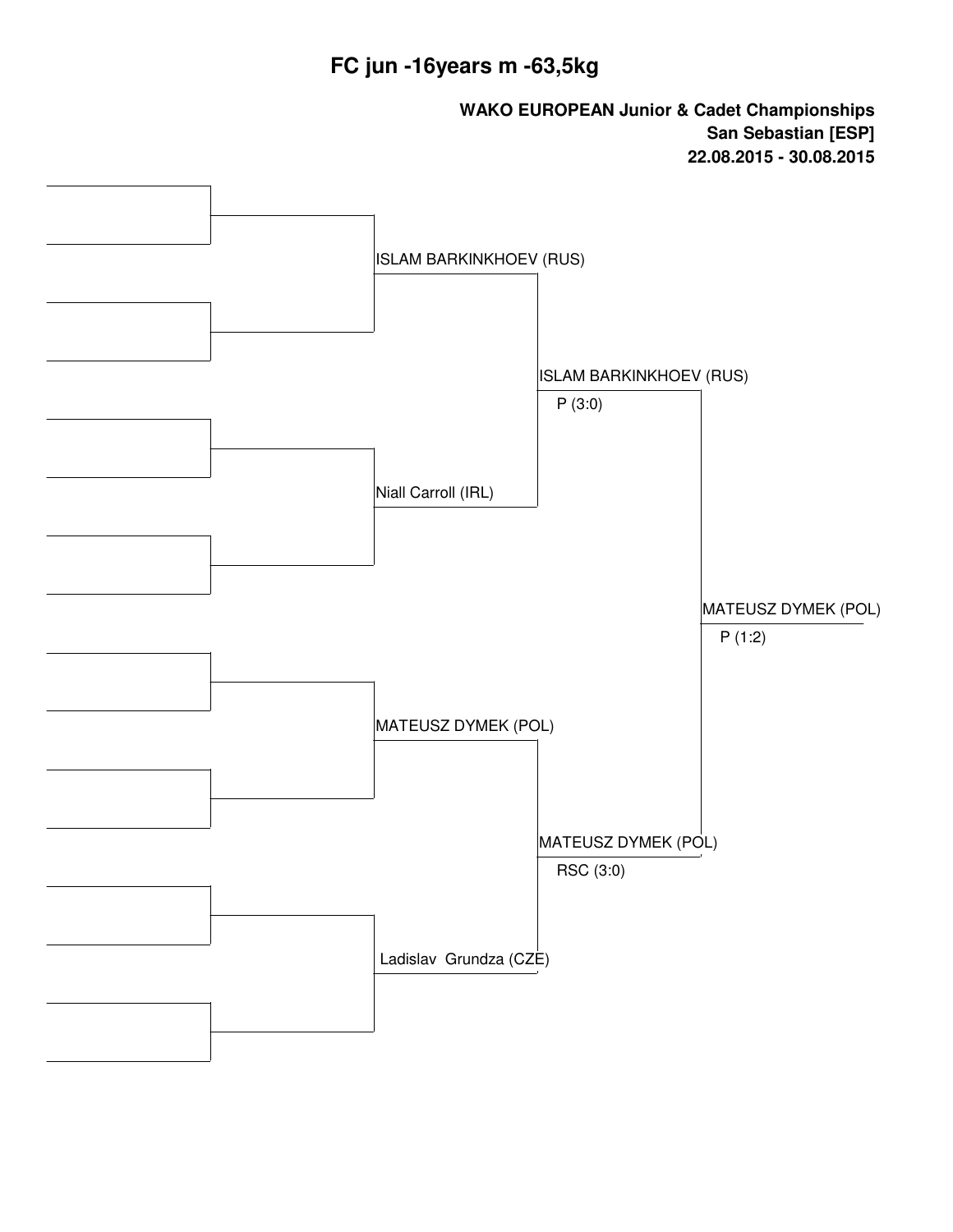# **FC jun -16years m -67kg**

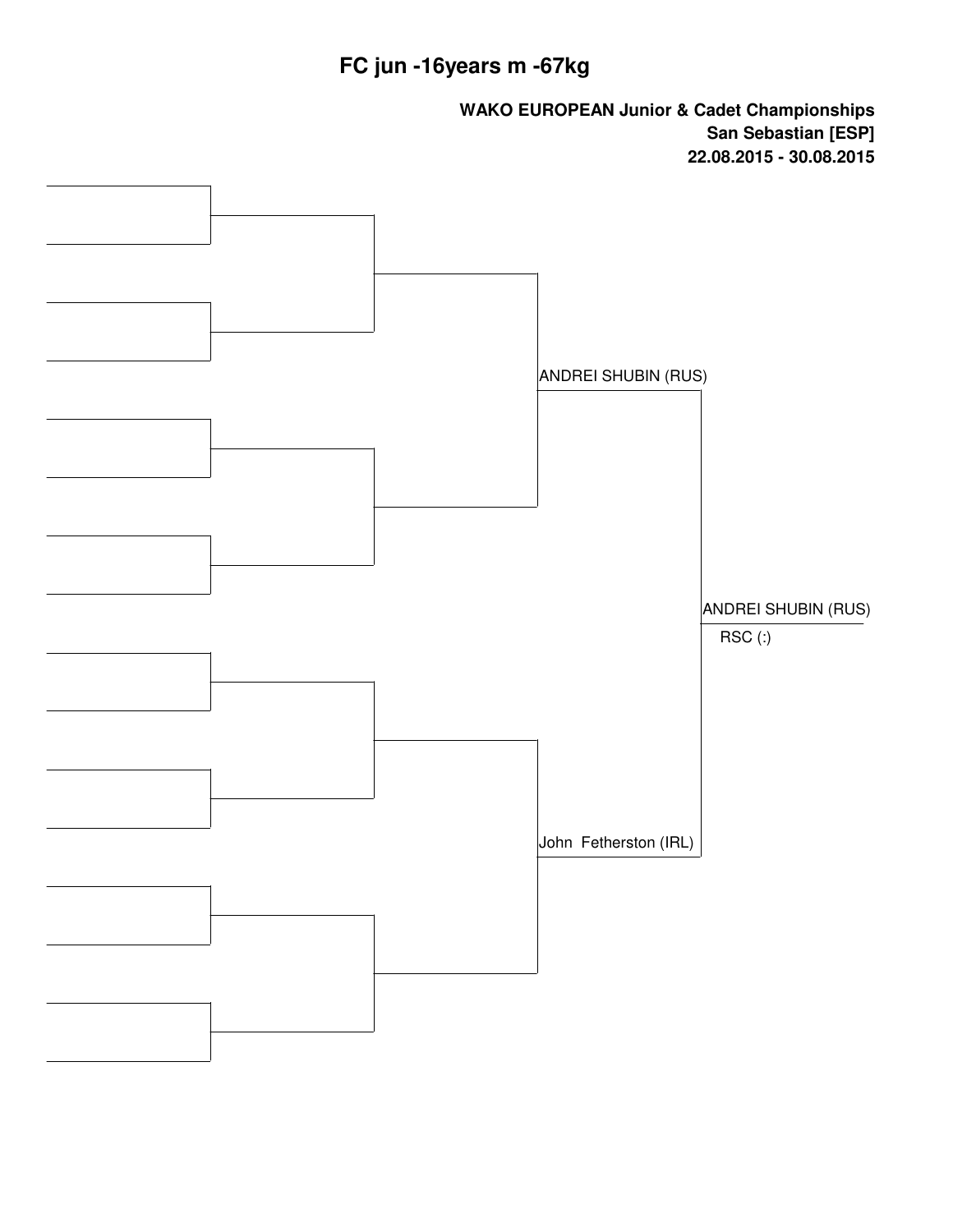#### **FC jun -16years m -71kg**

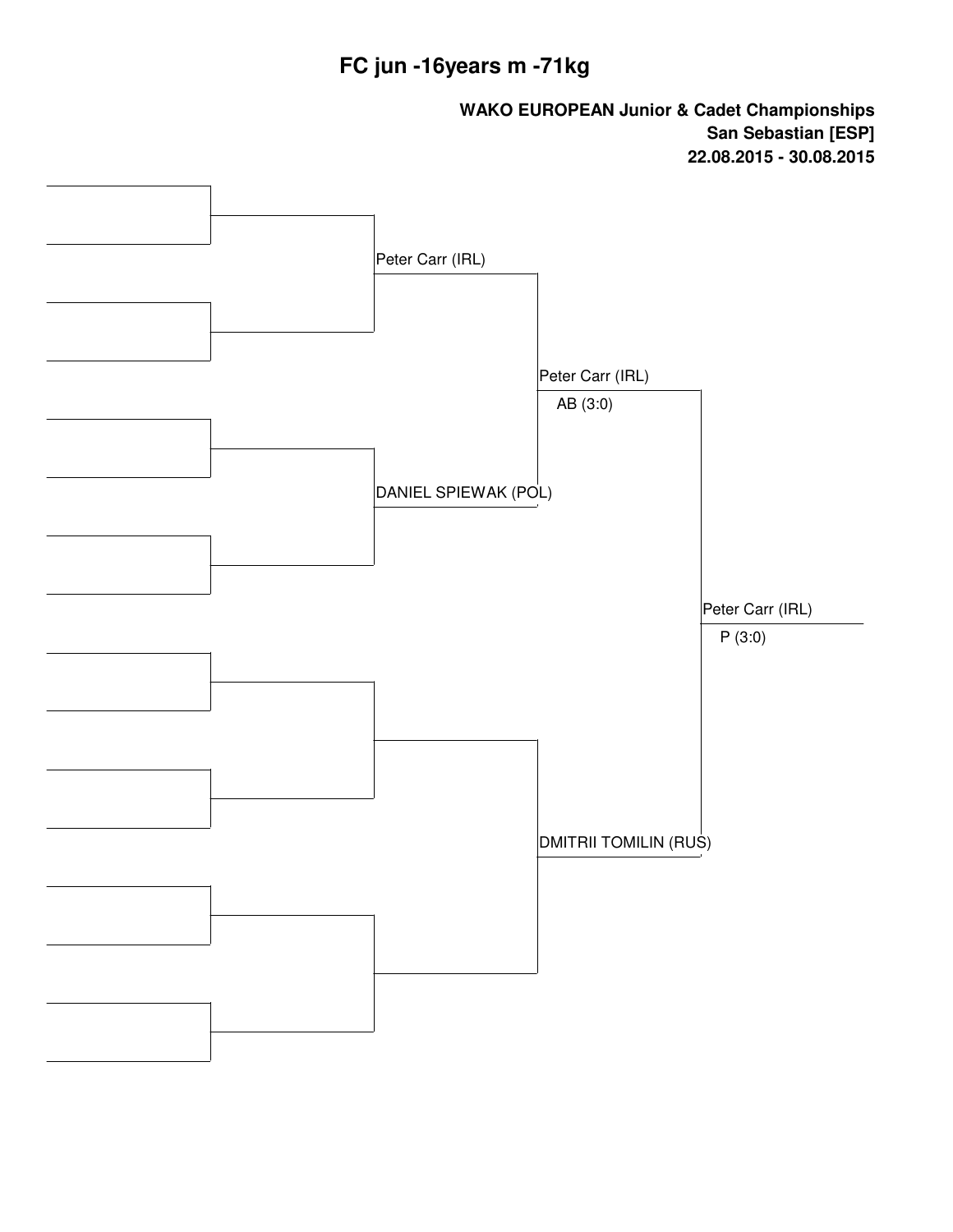# **FC jun -16years m +81kg**

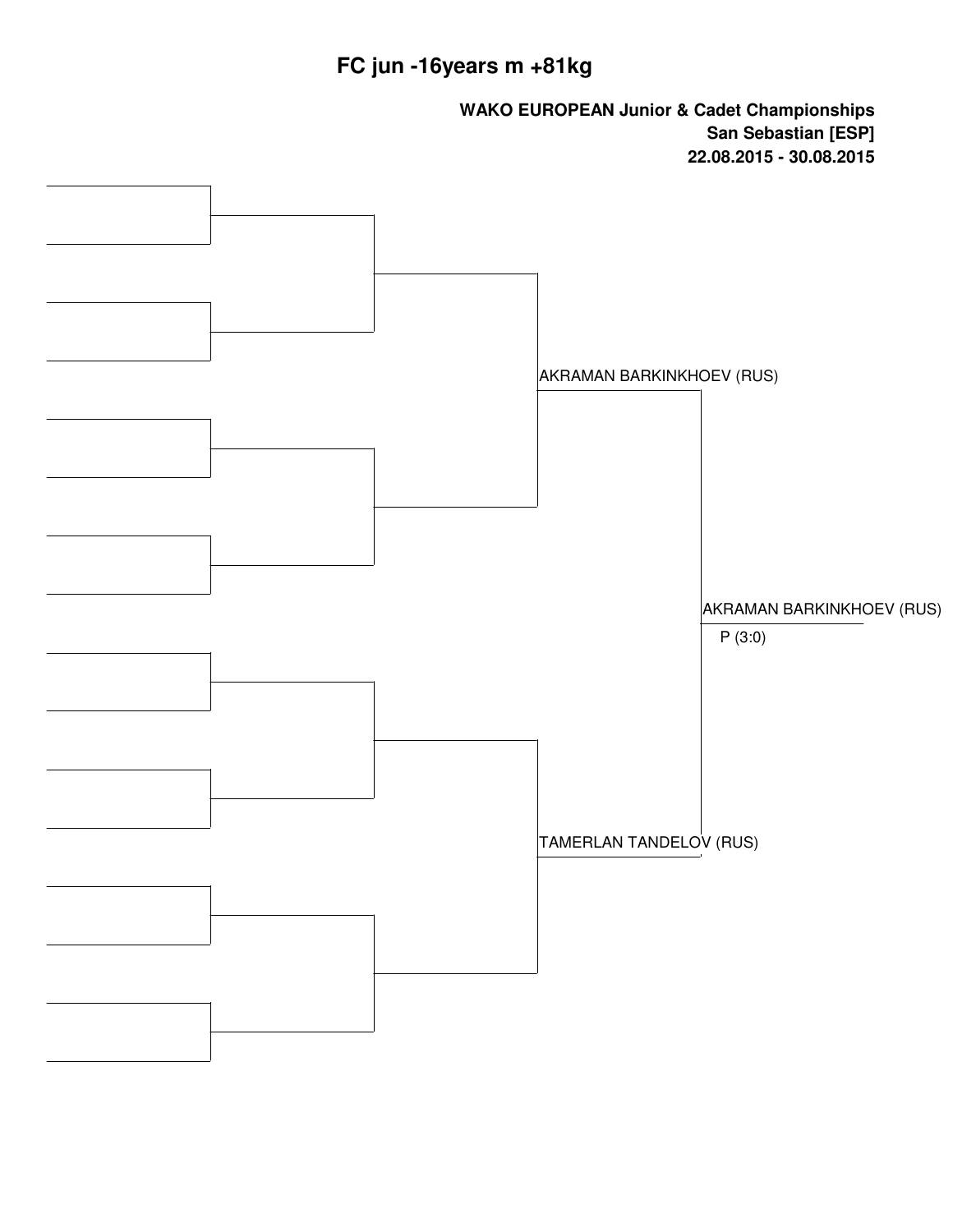#### **FC jun -16years f -48kg**

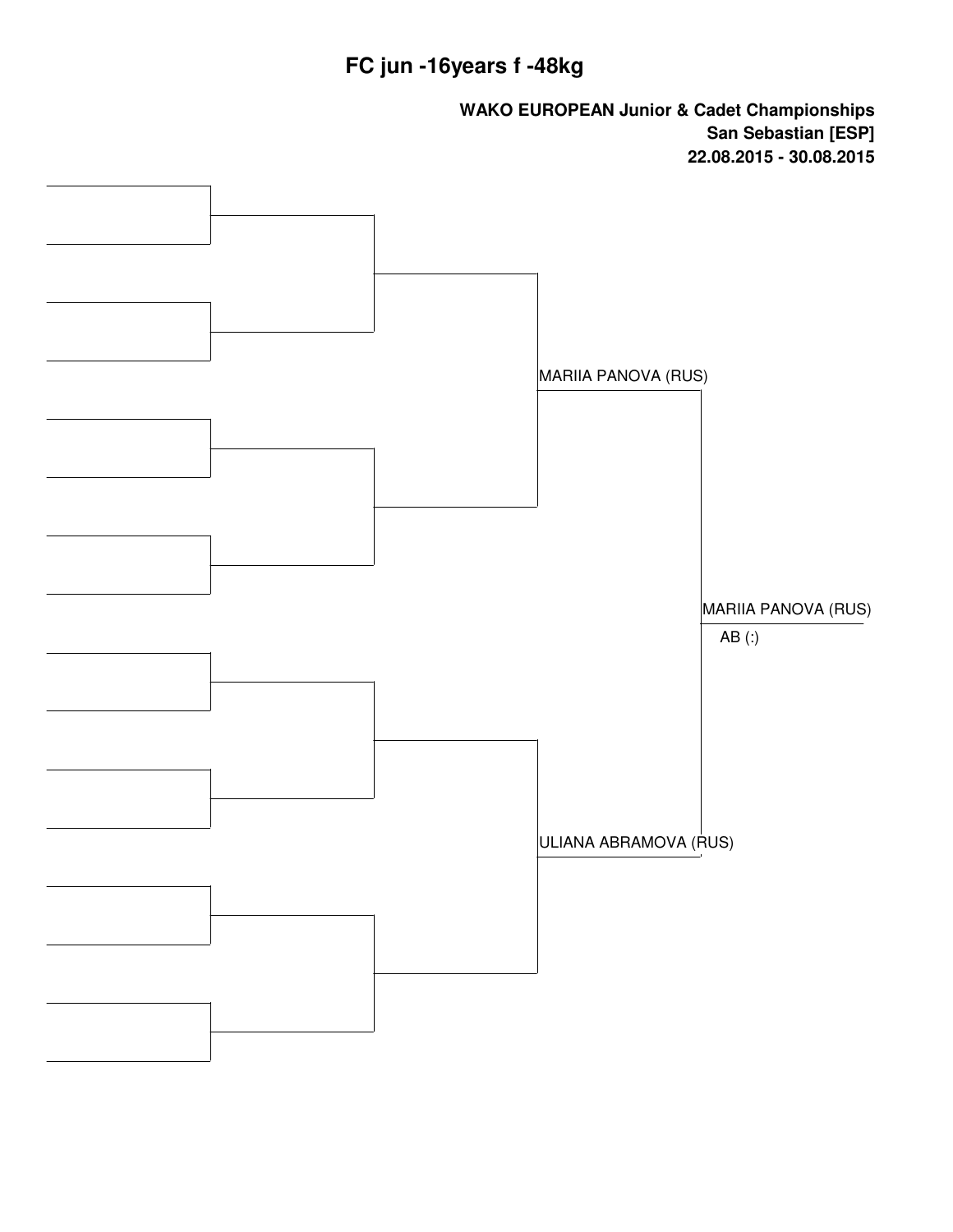#### **FC jun -16years f -52kg**

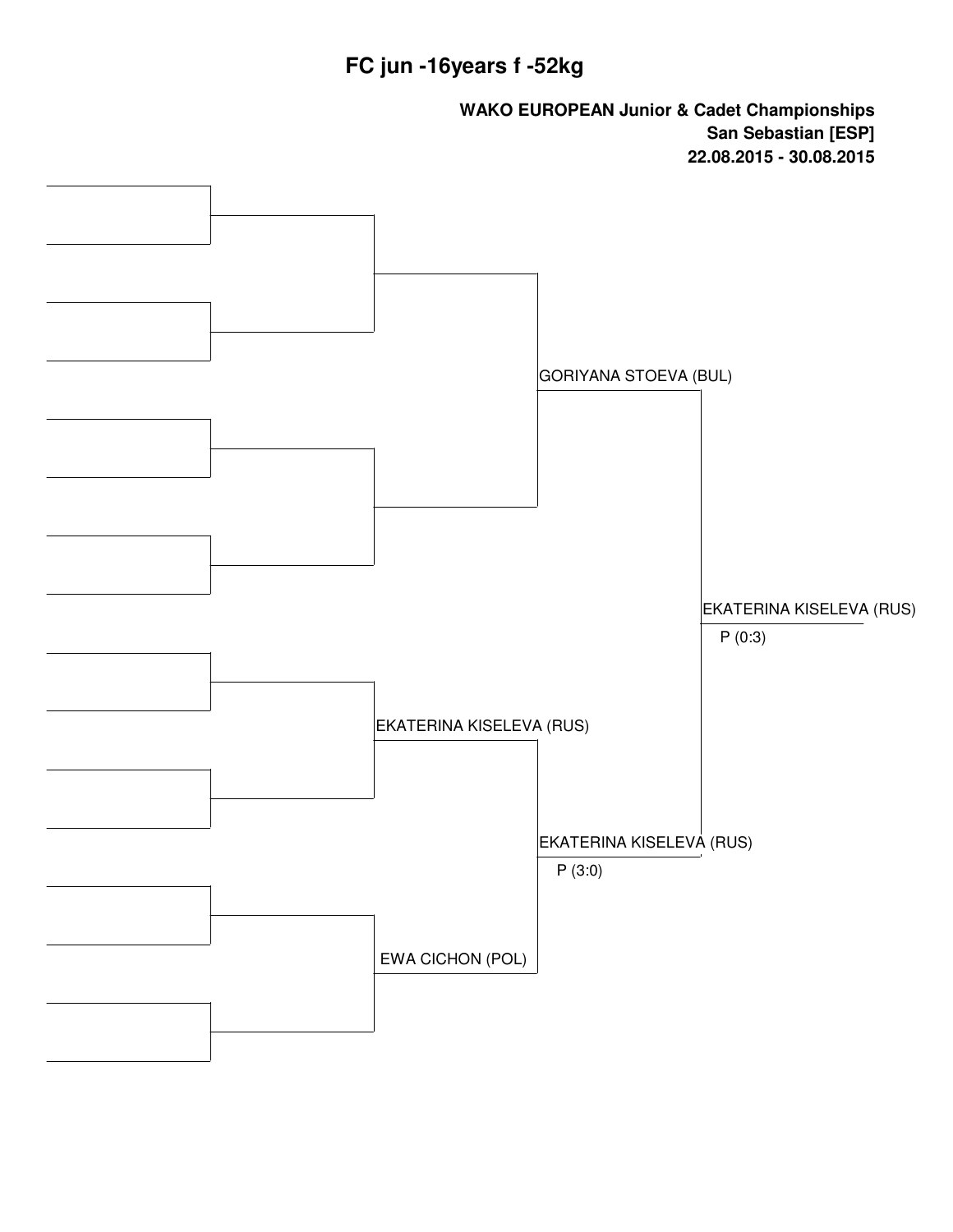#### **FC jun -16years f -56kg**

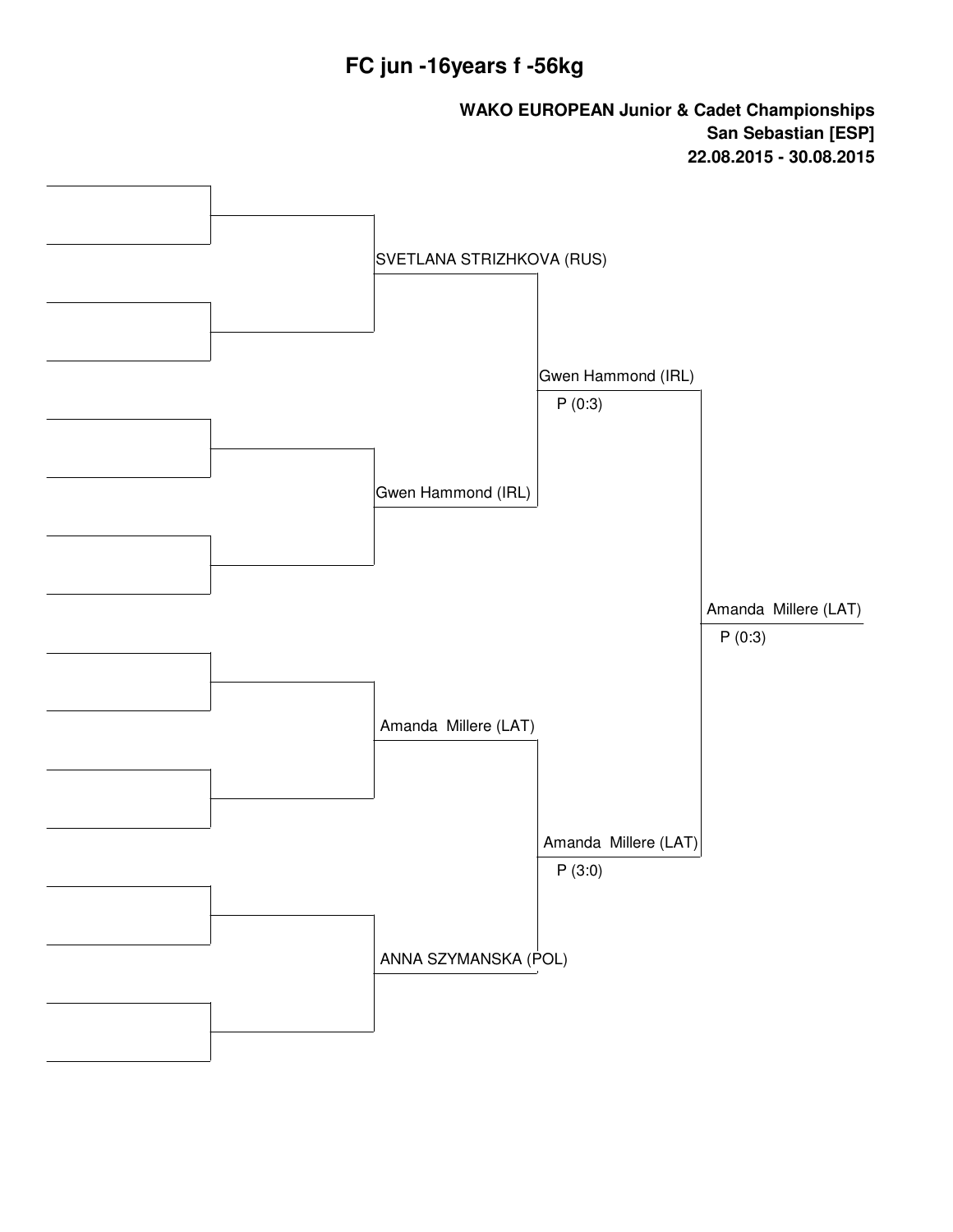# **FC jun m -51kg**

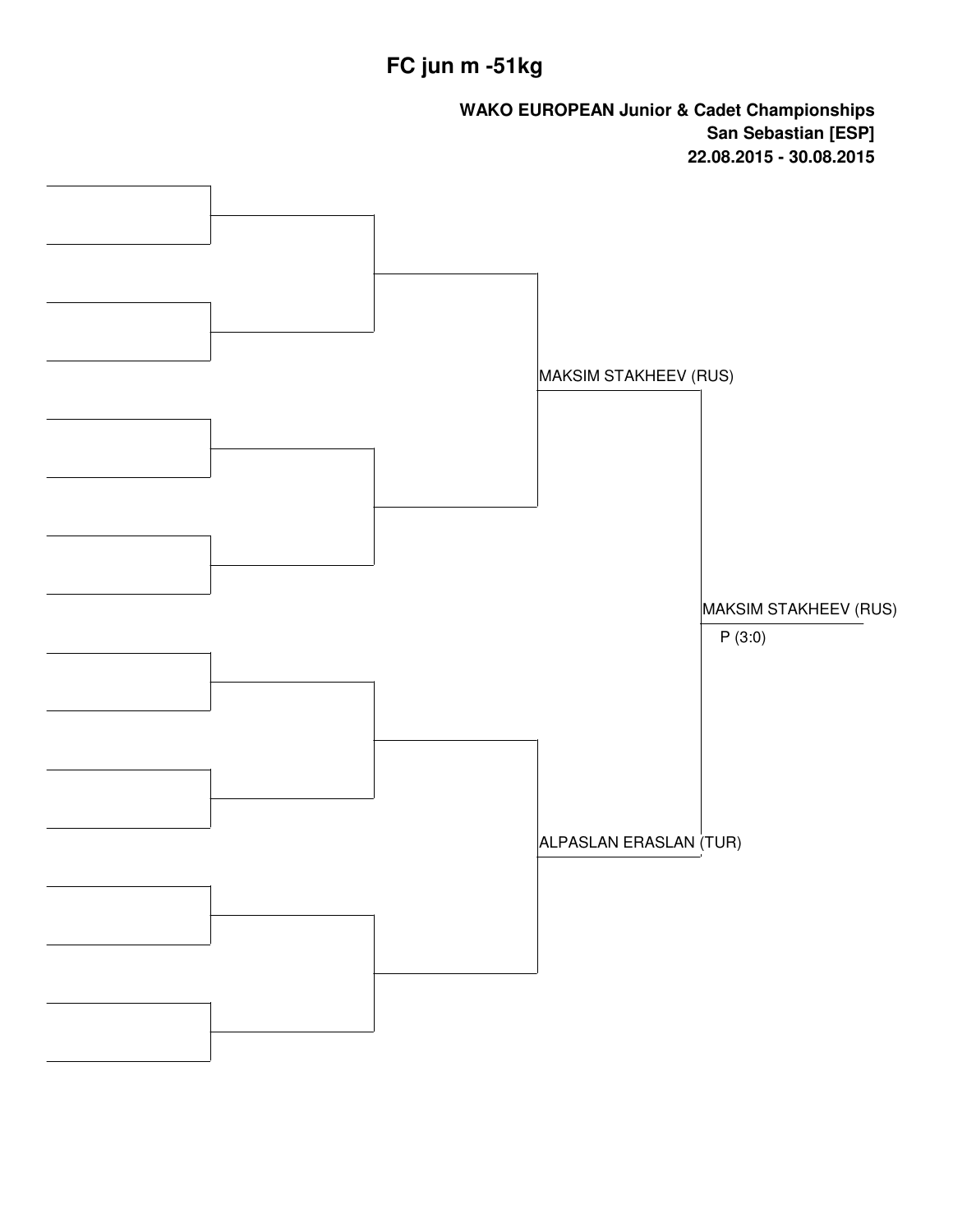# **FC jun m -54kg**

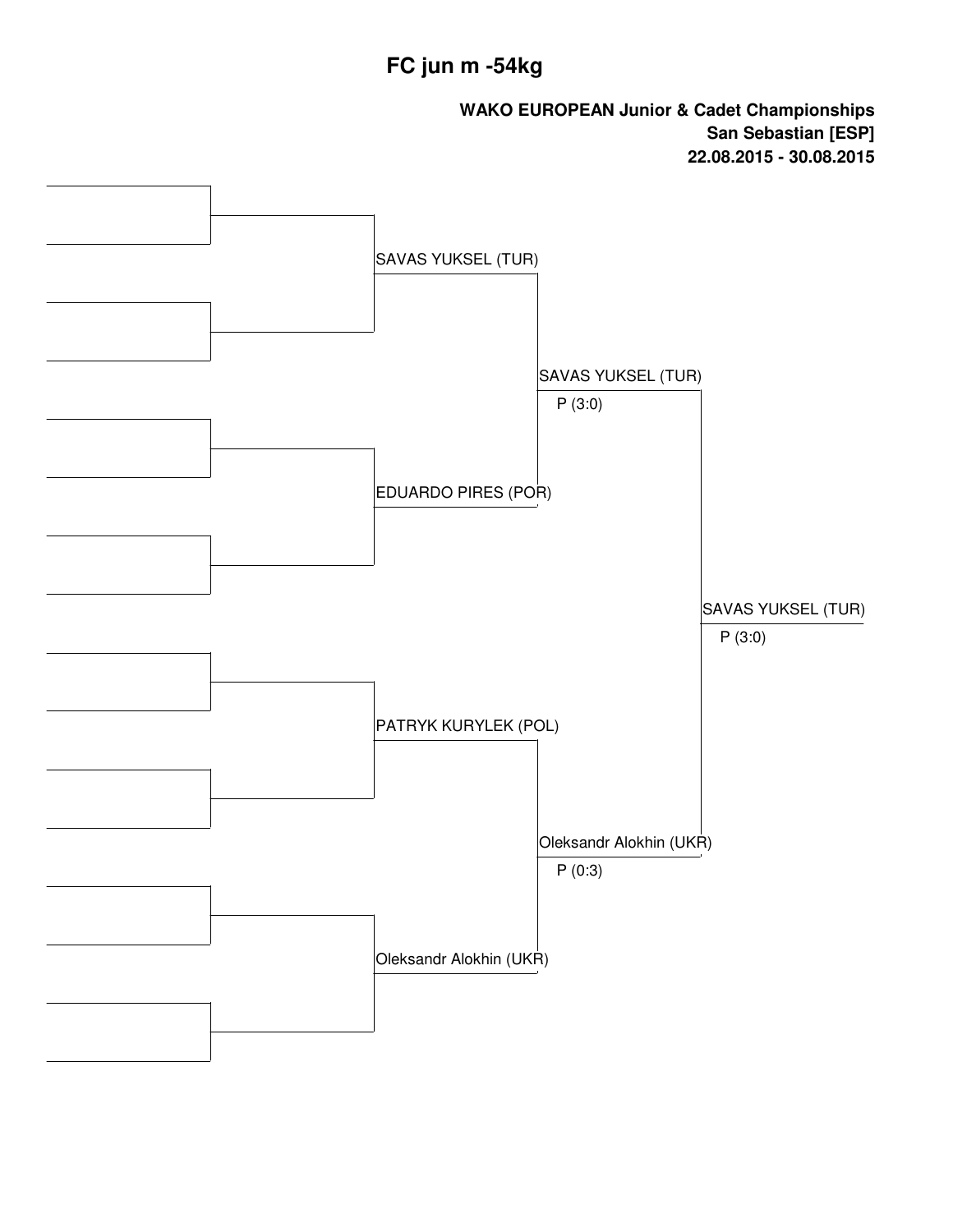# **FC jun m -57kg**

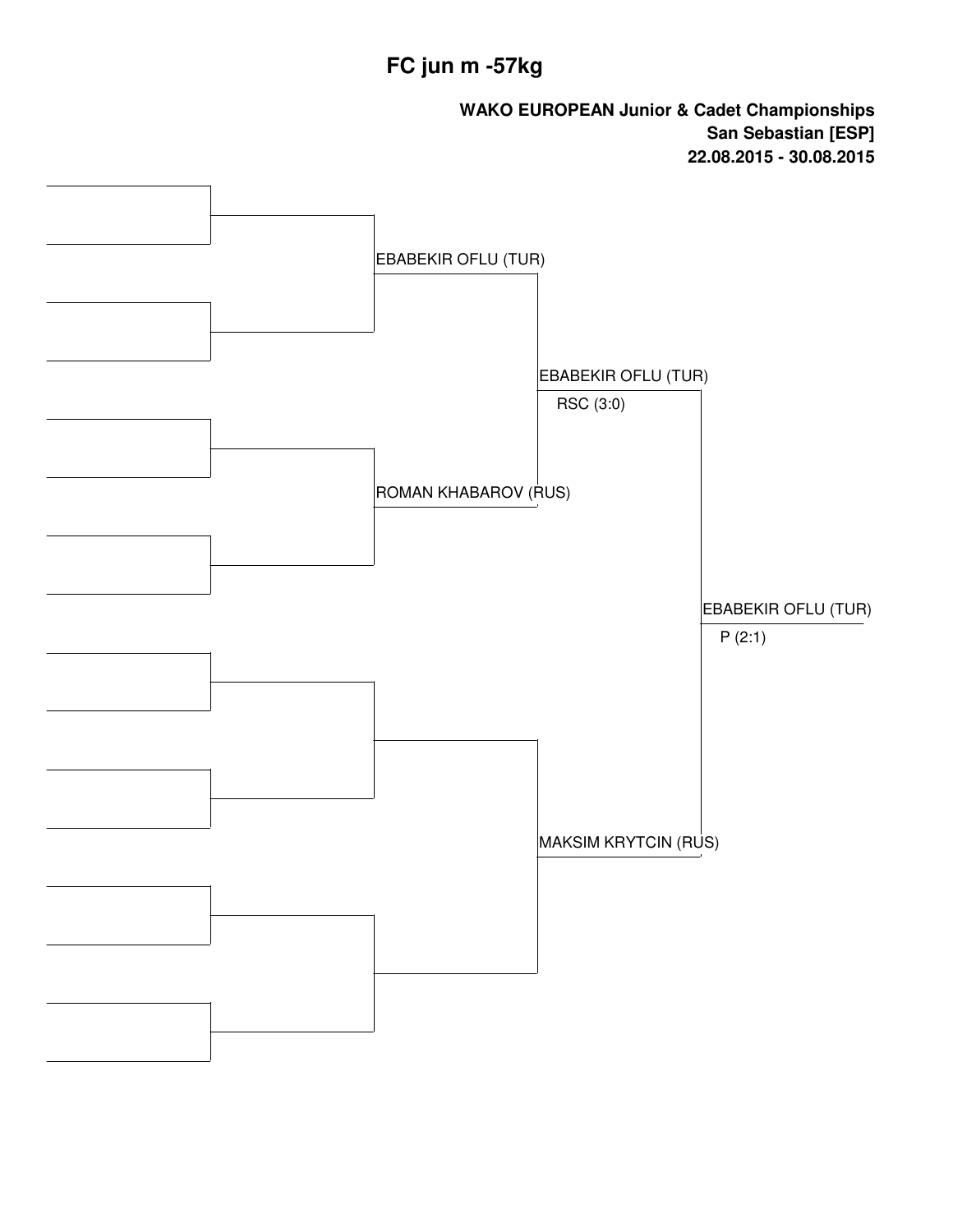# **FC jun m -60kg**

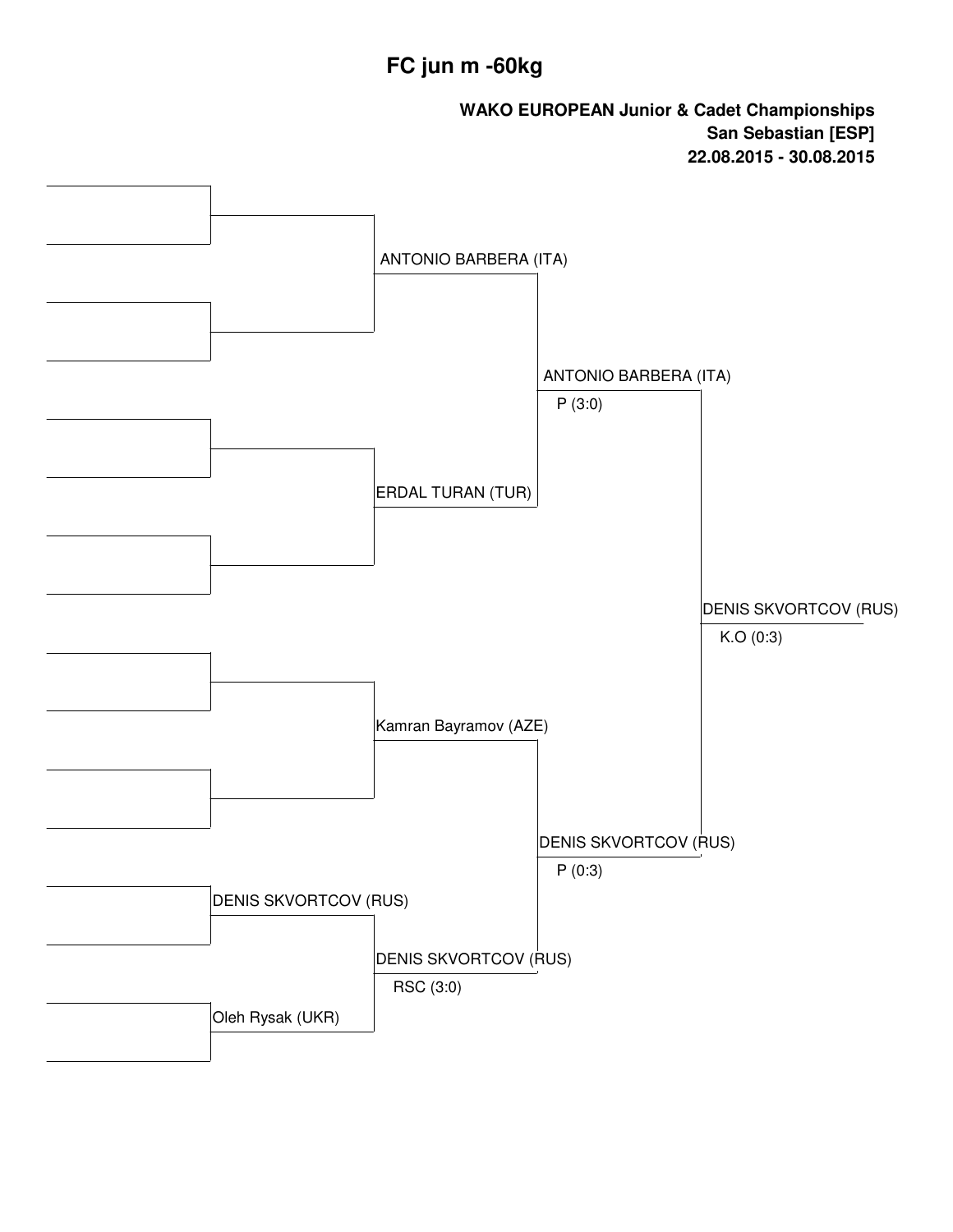# **FC jun m -63,5kg**

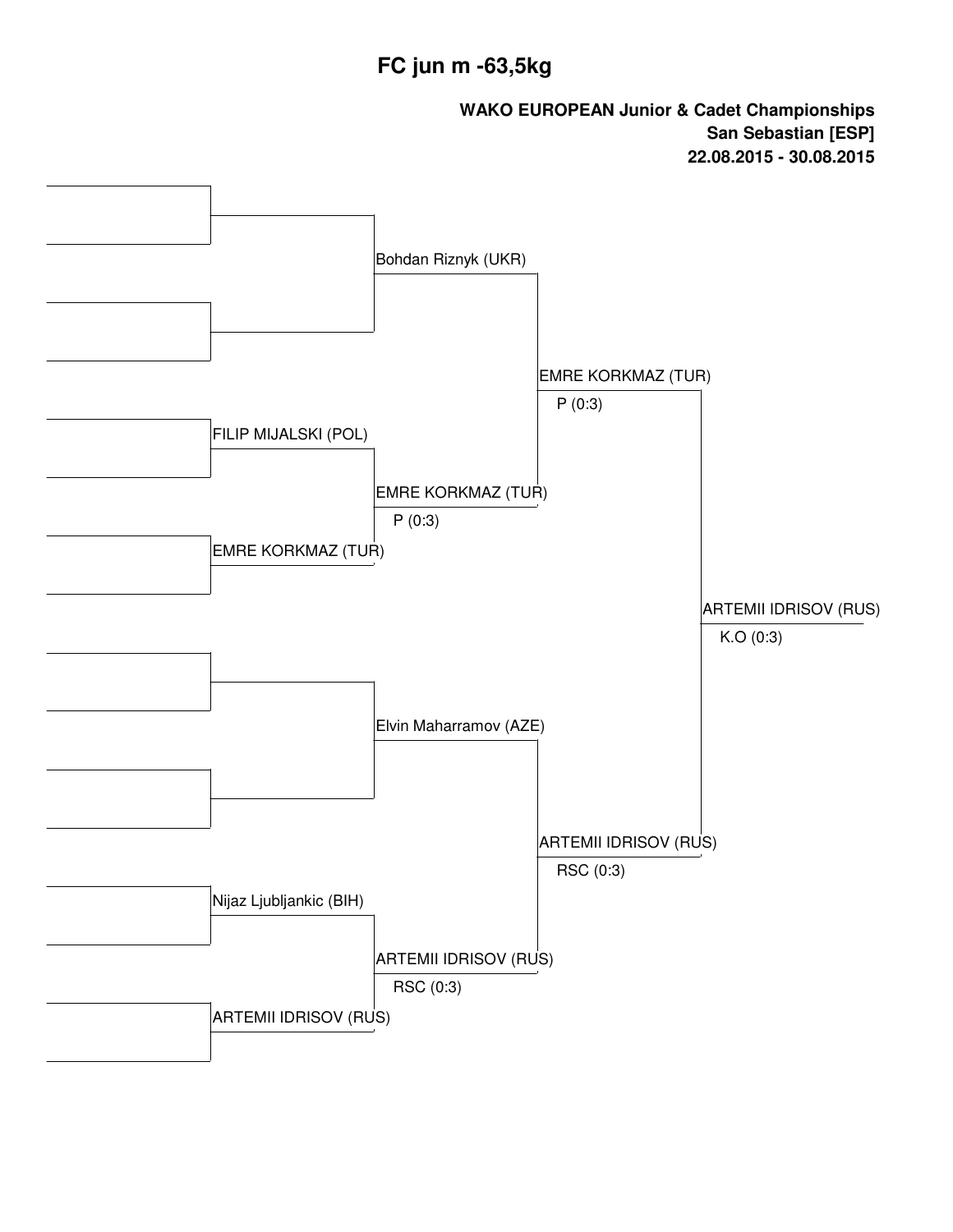# **FC jun m -67kg**

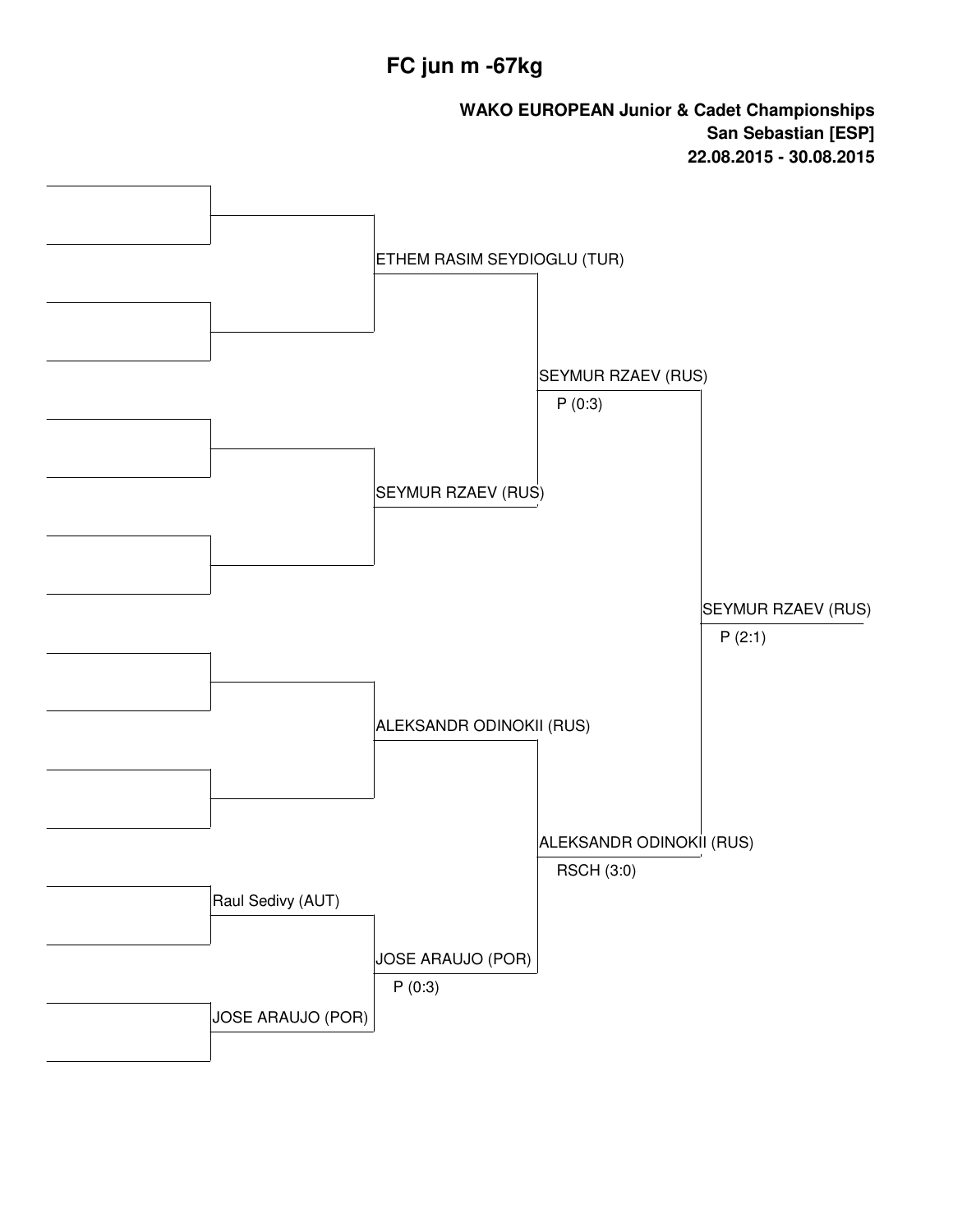# **FC jun m -71kg**

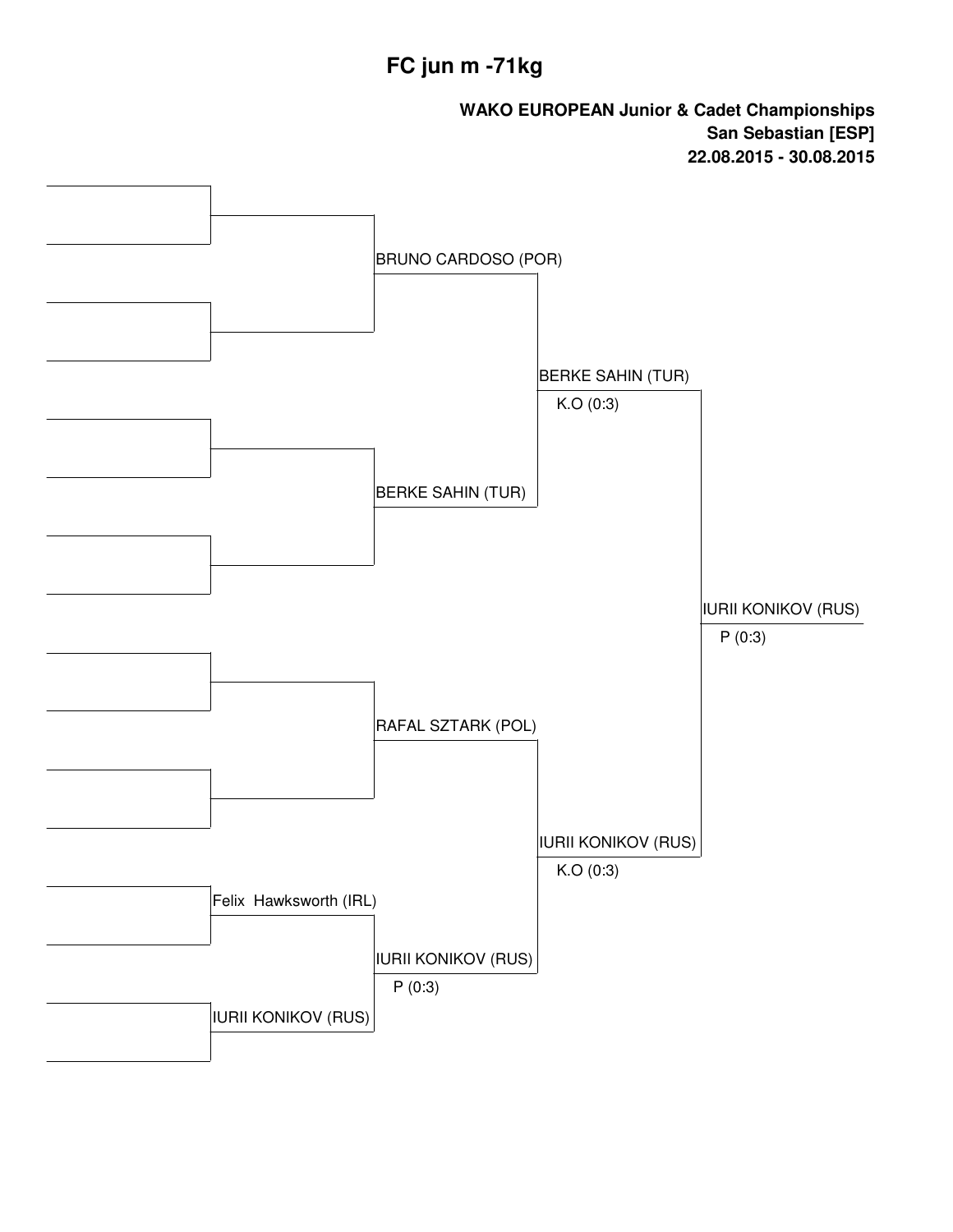# **FC jun m -75kg**

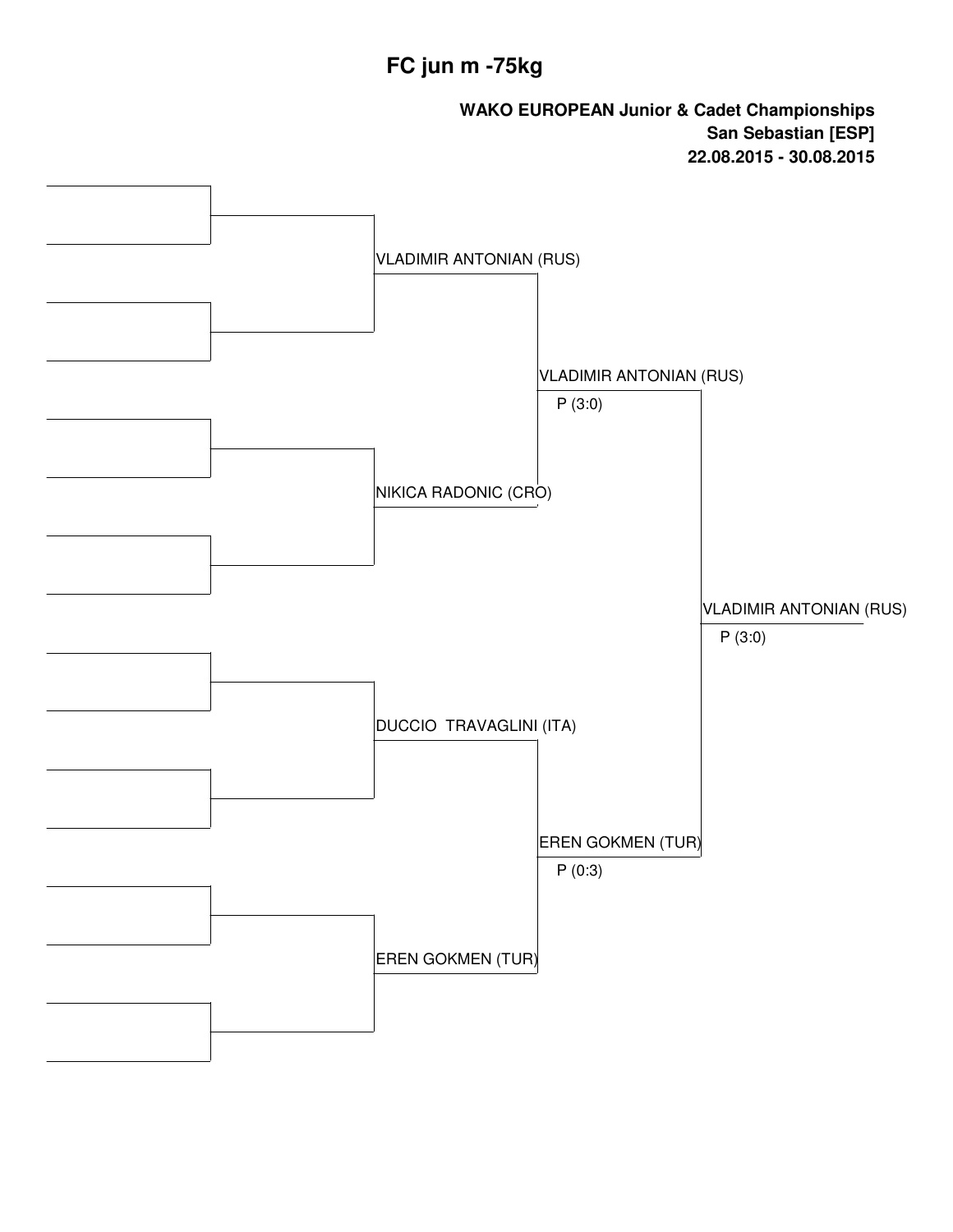# **FC jun m -81kg**

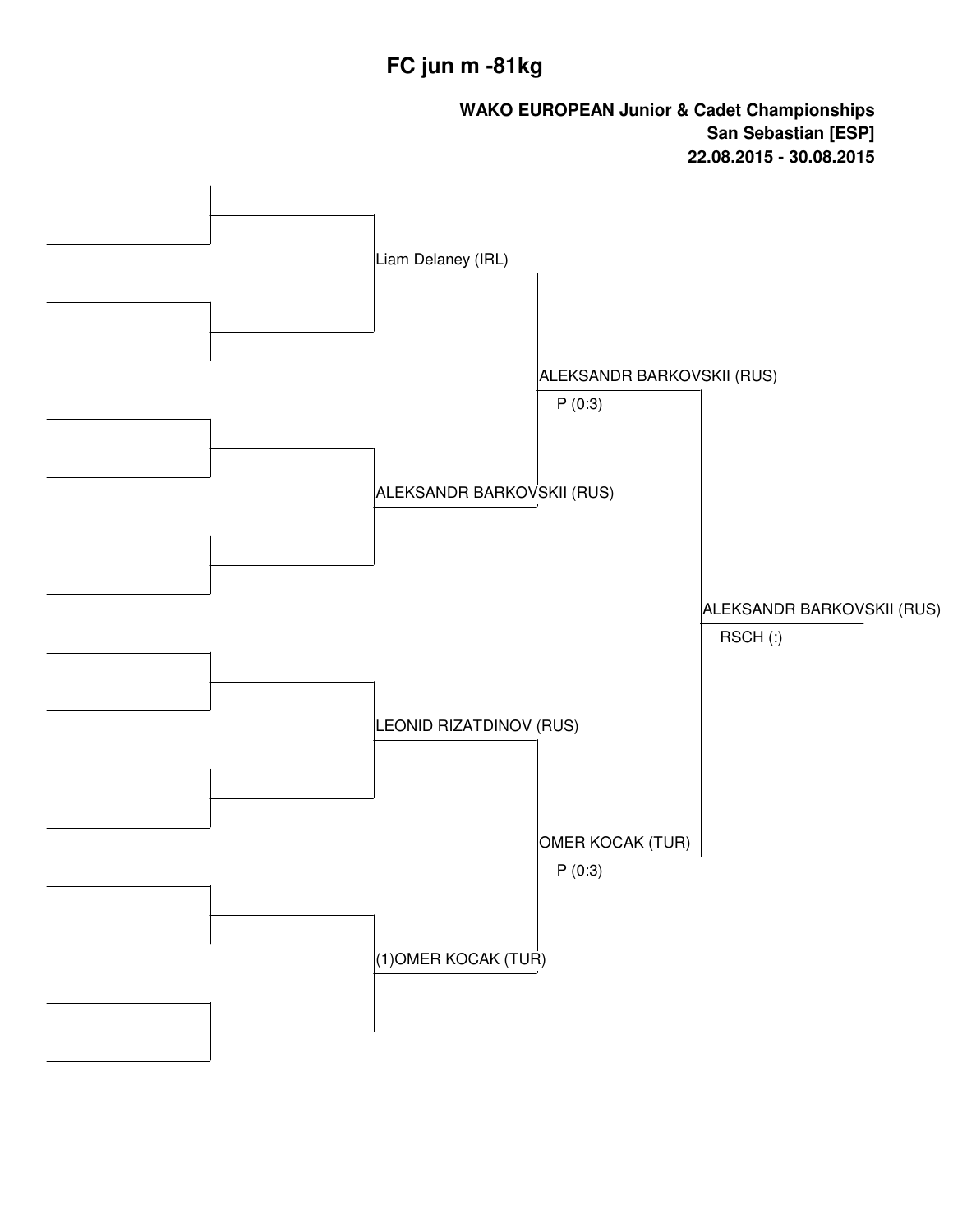# **FC jun m -86kg**

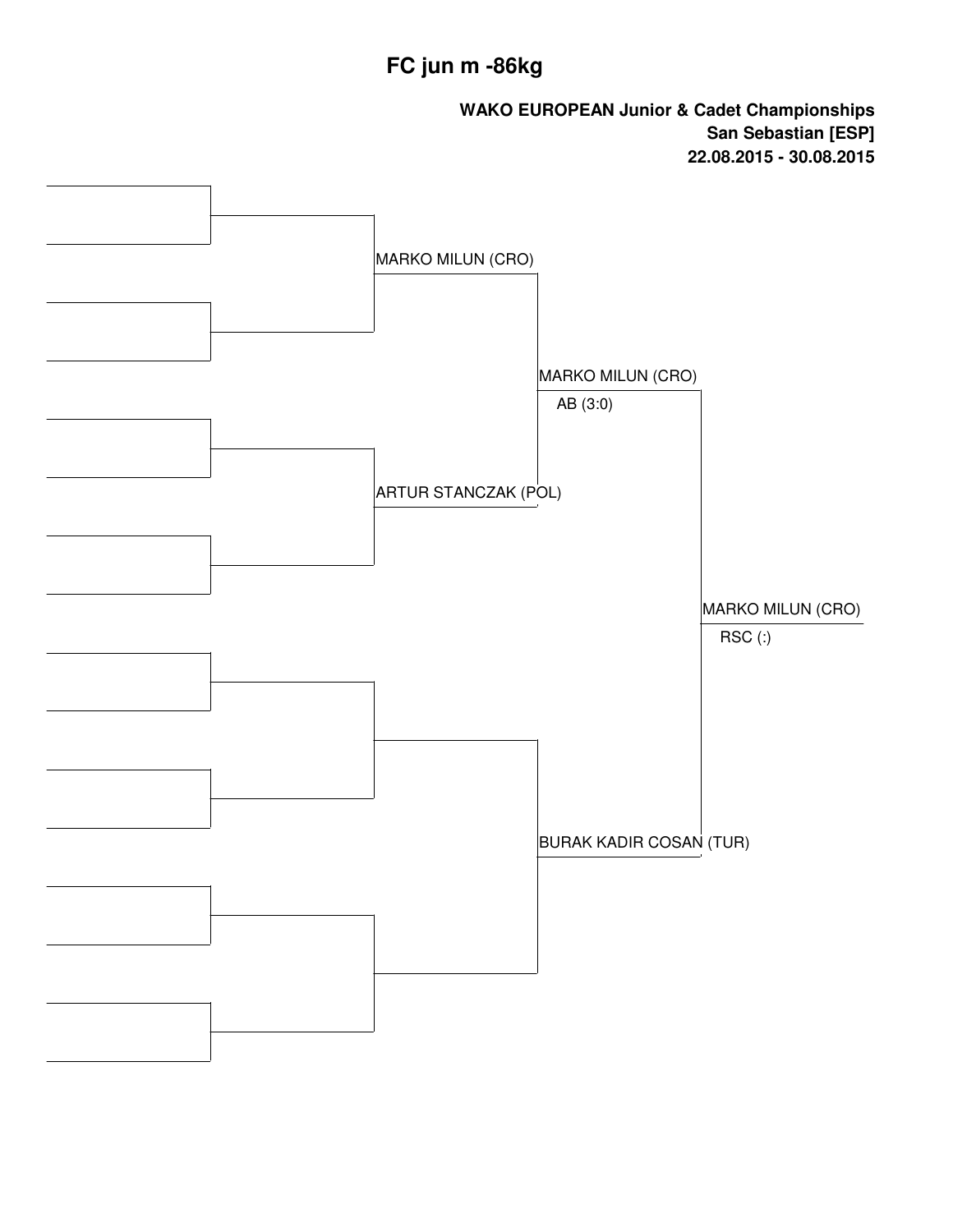# **FC jun m -91kg**

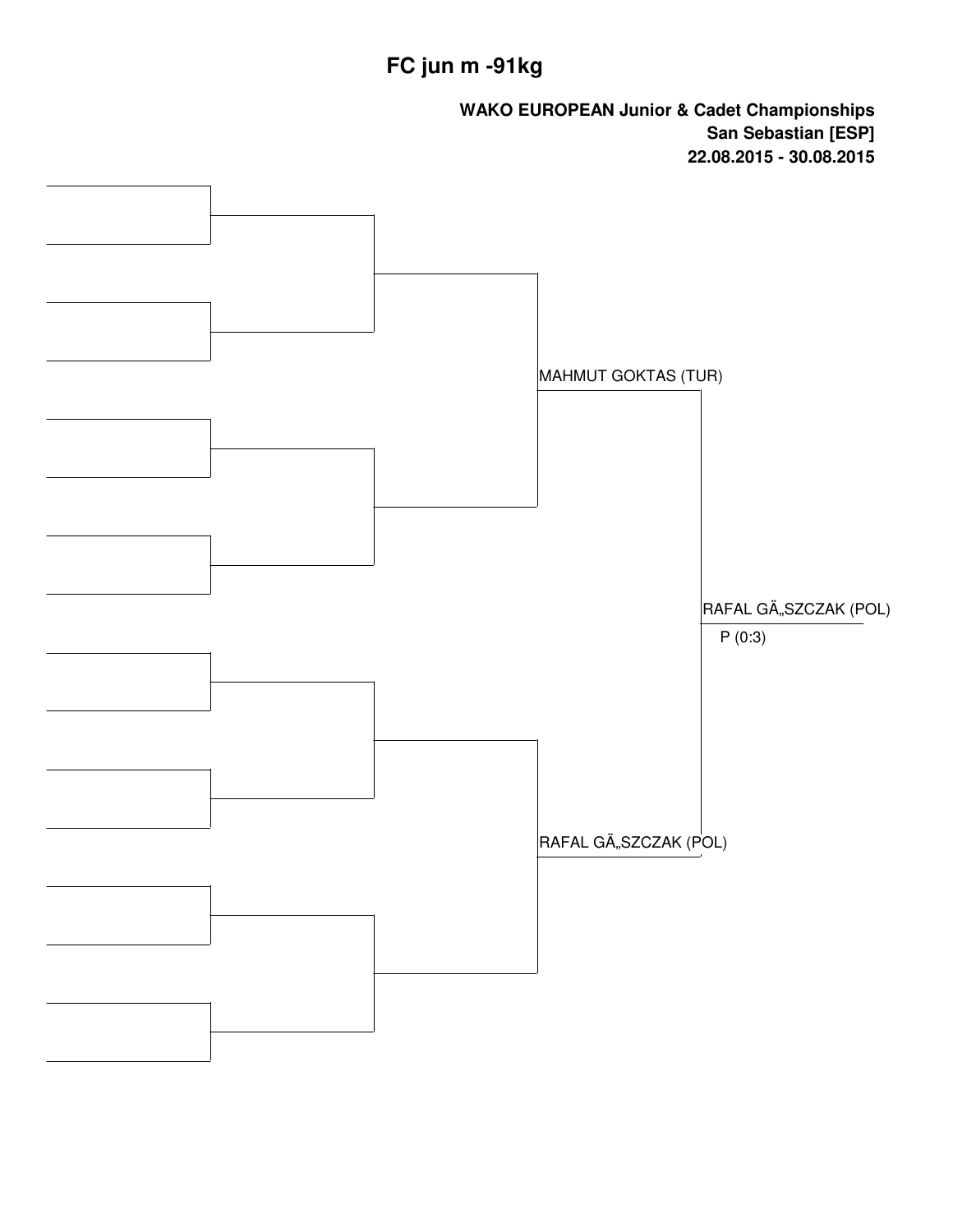# **FC jun m +91kg**

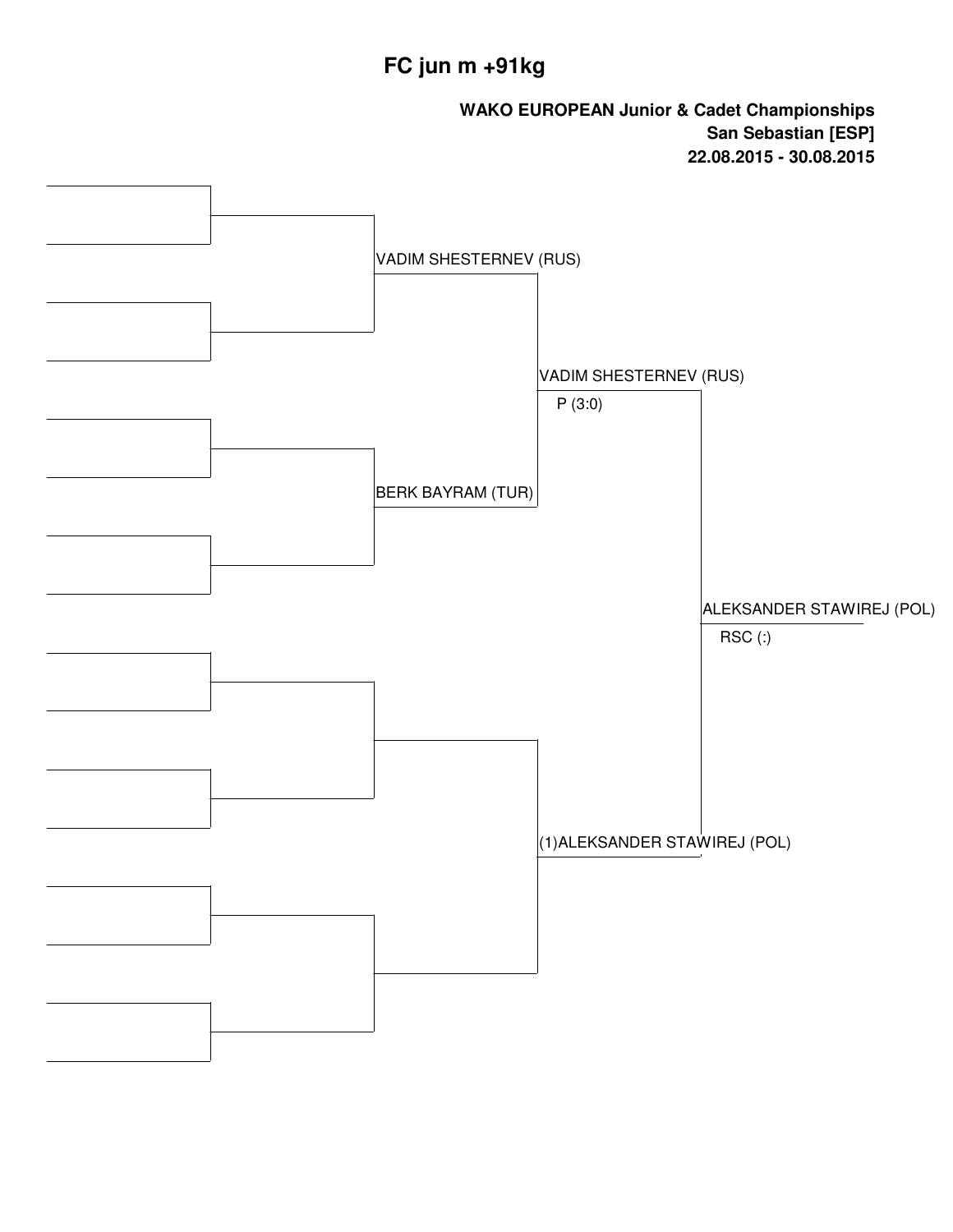#### **FC jun f -52kg**

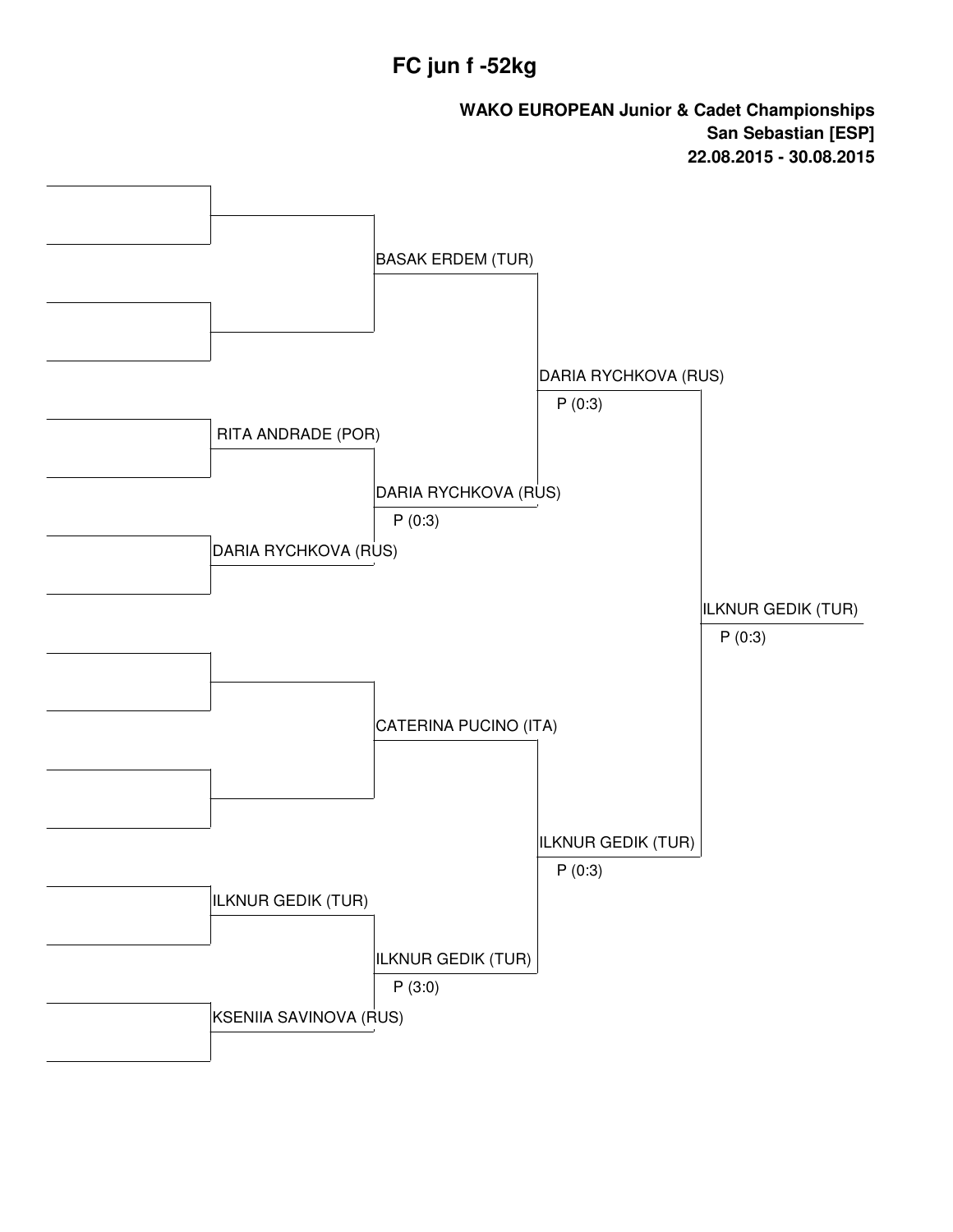#### **FC jun f -56kg**

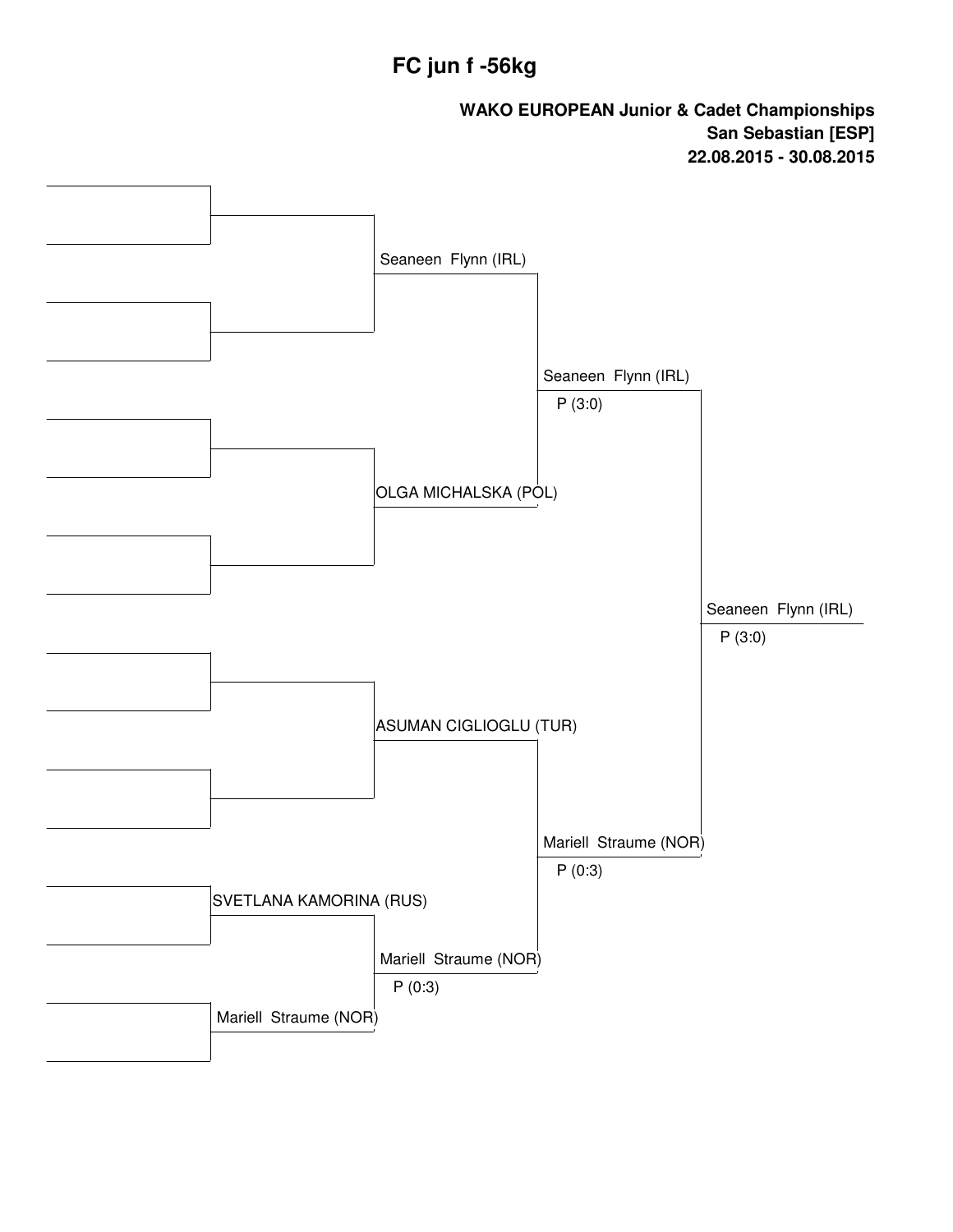# **FC jun f -60kg**

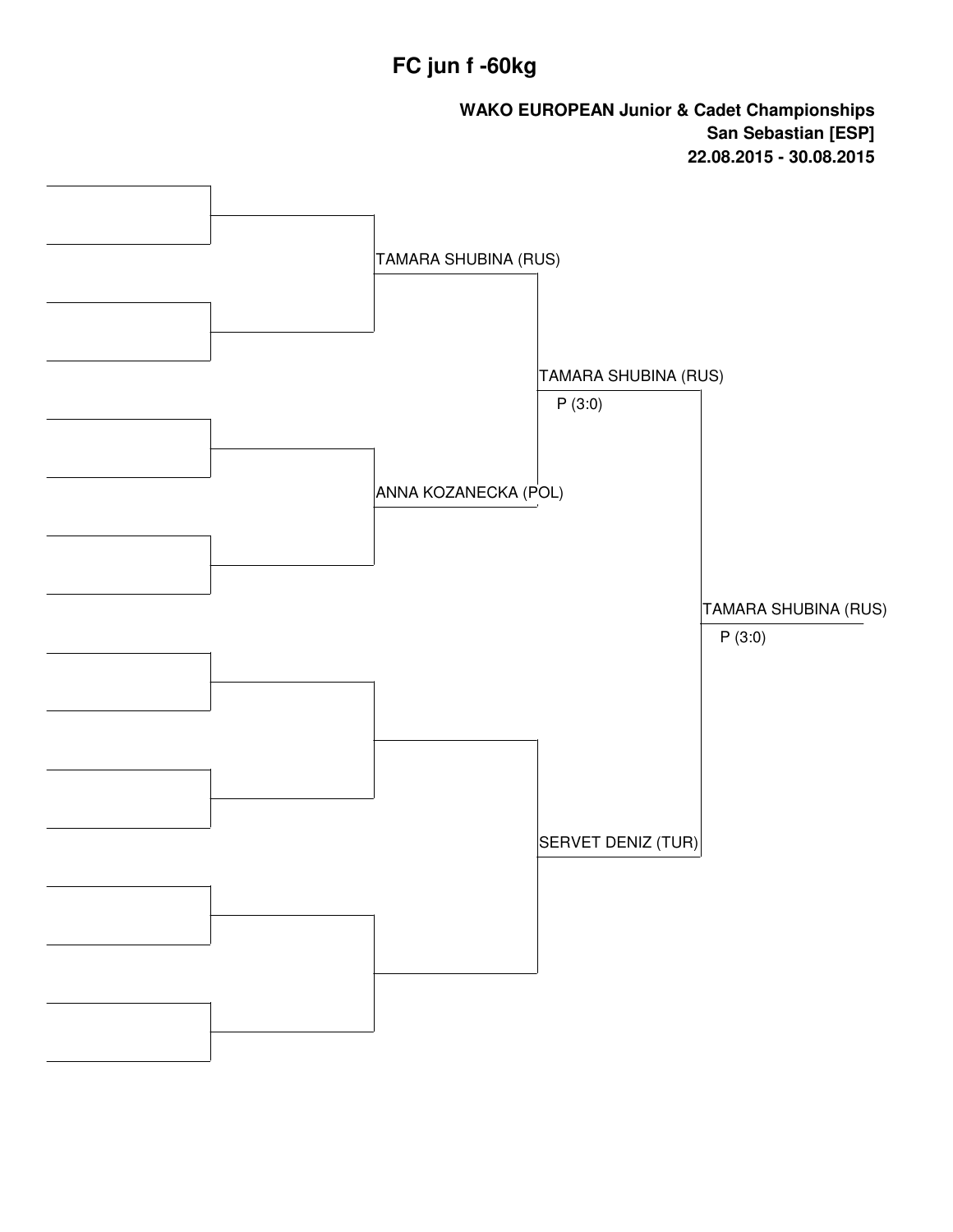# **FC jun f -65kg**

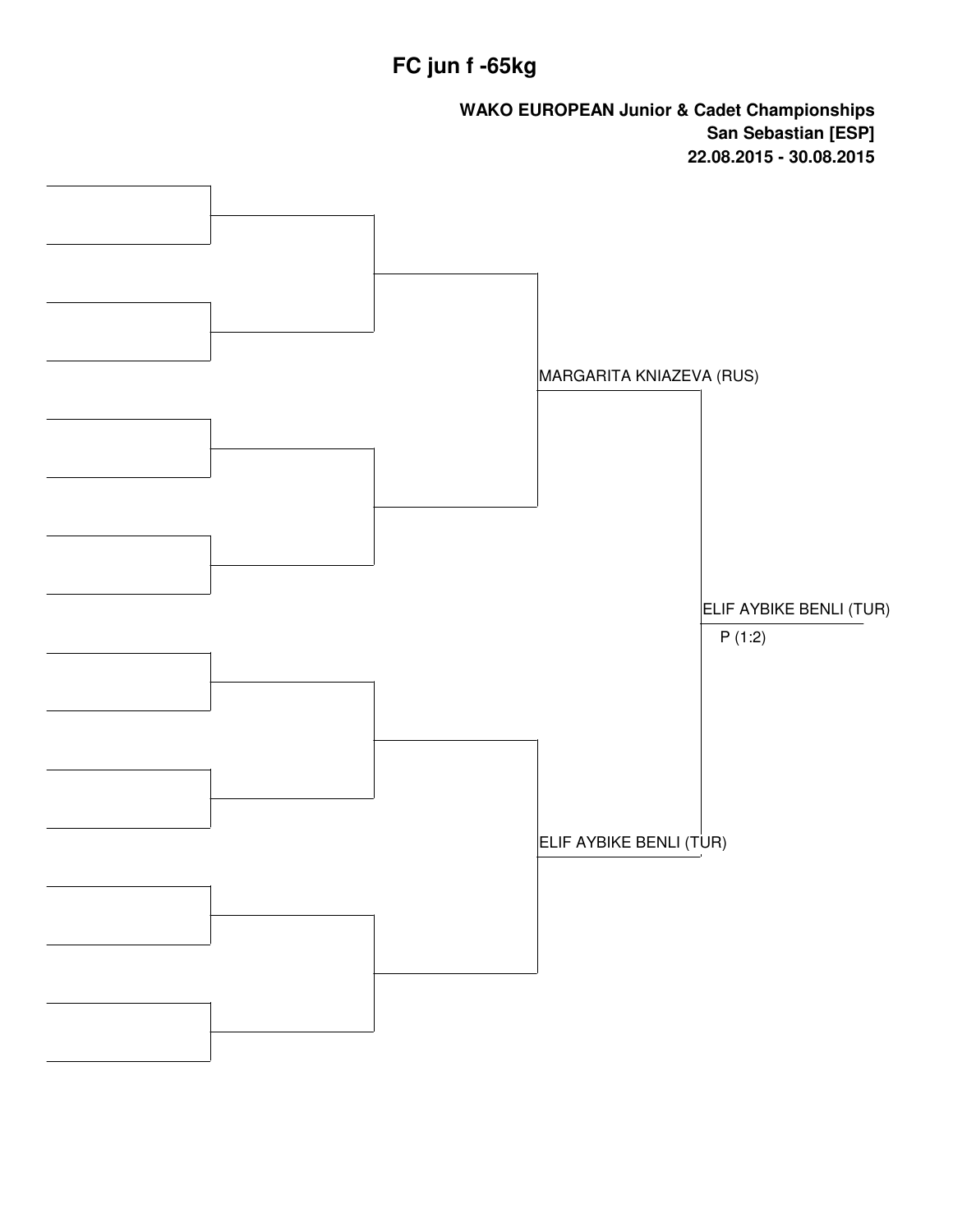#### **FC jun f -70kg**

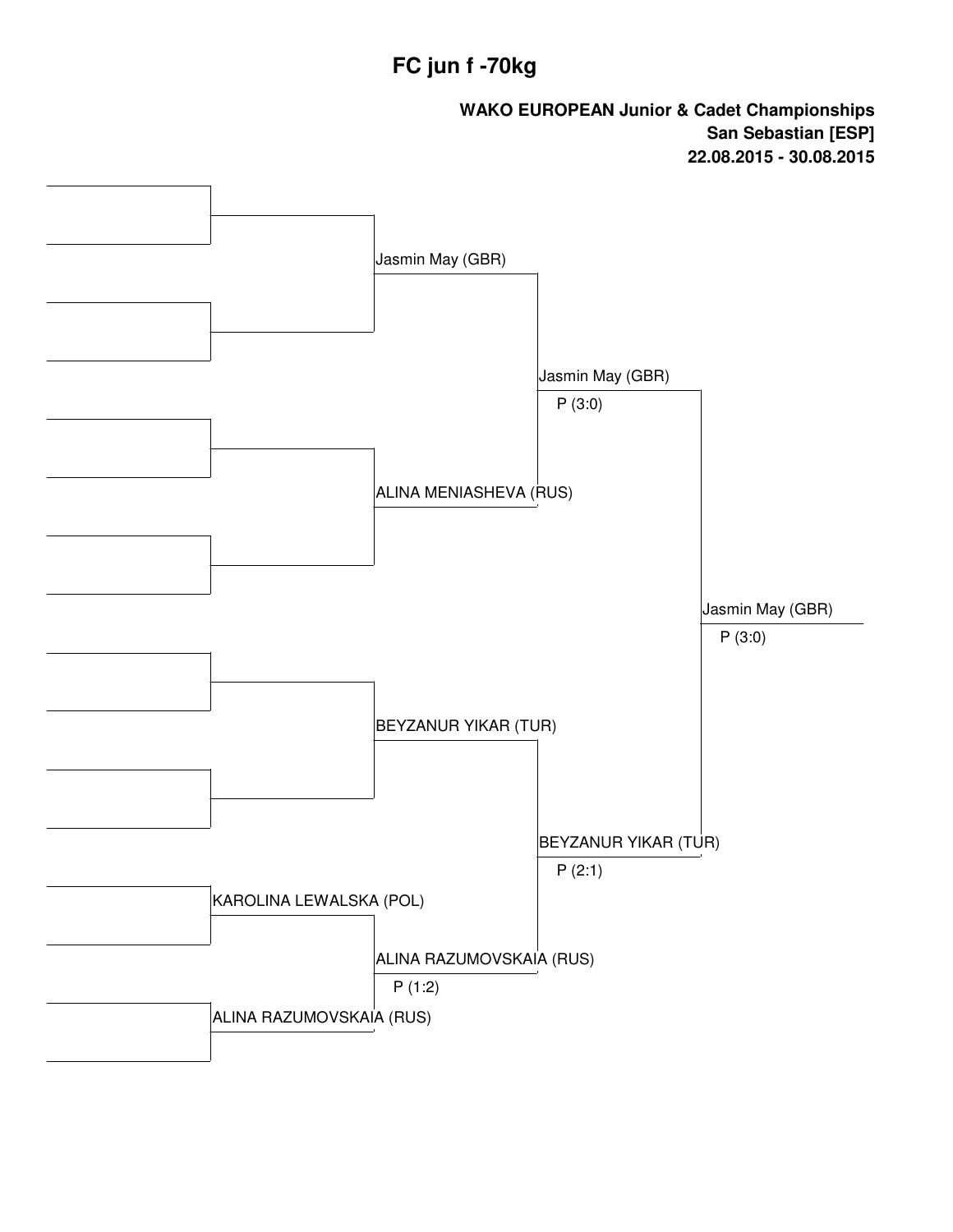## **FC jun f +70kg**